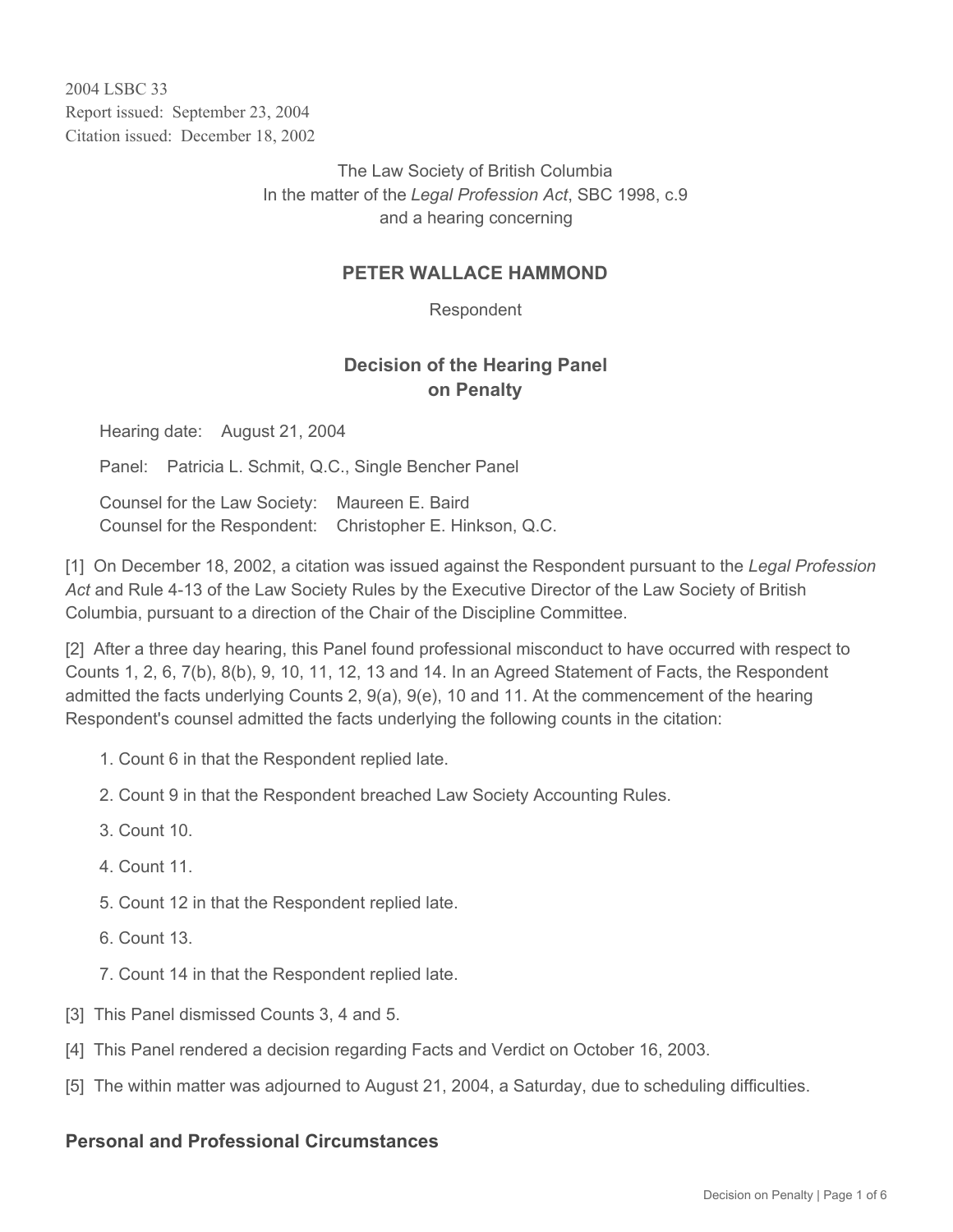[6] The Respondent's professional and personal circumstances are as follows:

1. The Respondent was called to the Alberta Bar on August 1, 1974.

2. The Respondent moved to Vancouver and articled with Ferris & Co. and was called to the B.C. Bar on September 14, 1976.

3. The Respondent has practised in firms of several members or more, from 1978 to at least 1992 and then shared space with another member until 1998 when he became a sole practitioner.

4. The Respondent ceased to be a member of the Law Society for non-payment of annual fees on December 31, 2002.

5. On March 21 and April 3, 2003, the Respondent's application to the Benchers for retroactive reinstatement of his membership was heard. The Benchers issued a decision on April 17, 2003 refusing the request.

6. The Respondent has not practised law since some time in January, 2003.

7. The Respondent is in straitened financial circumstances as a result of his inability to practise law.

8. The Respondent's Professional Conduct Record is composed of three Conduct Reviews, as follows:

i) April 28, 1998 - involving complaints of breach of undertaking for failure to discharge a mortgage promptly and a failure to respond promptly to communications from the Law Society. The Conduct Review Subcommittee recommended no further action be taken.

ii) February 8, 2000 - involving the failure to report a judgment to the Law Society. The Conduct Review Subcommittee noted the Respondent claimed not to have known of the requirement in the Rules, to report judgments to the Law Society. The Conduct Review Subcommittee recommended no further action.

iii) June 19, 2000 - involving a breach of undertaking for failure to provide receipts proving payment of various utilities and taxes on a real estate deal. The Conduct Review Subcommittee recommended that the matter be referred back to the Discipline Committee.

9. The Respondent was the subject o f another citation issued October 1, 2003, where a decision on Facts and Verdict was rendered on June 2, 2004. Argument on Penalty on that citation was heard August 19, 2004. Counsel for the Respondent is seeking an order that any suspension imposed in the instant case be concurrent to any suspension penalty imposed in relation to the October 1, 2003 citation.

## **Discussion**

[7] The Counts in the instant citation can be broken down into three general categories. They are, firstly, breaches of undertakings/breaches of trust, secondly, breaches of duties to the Law Society designed to protect the public, including failures to respond to the Law Society, and failure to report judgments and thirdly, general substandard practice involving failure to maintain proper office and accounting procedures designed to protect client's monies and interest.

[8] Those Counts falling into the first category are:

1. Count 2 which involves a breach of trust. See *Re: Donaldson*, Discipline Case Digest 03/17.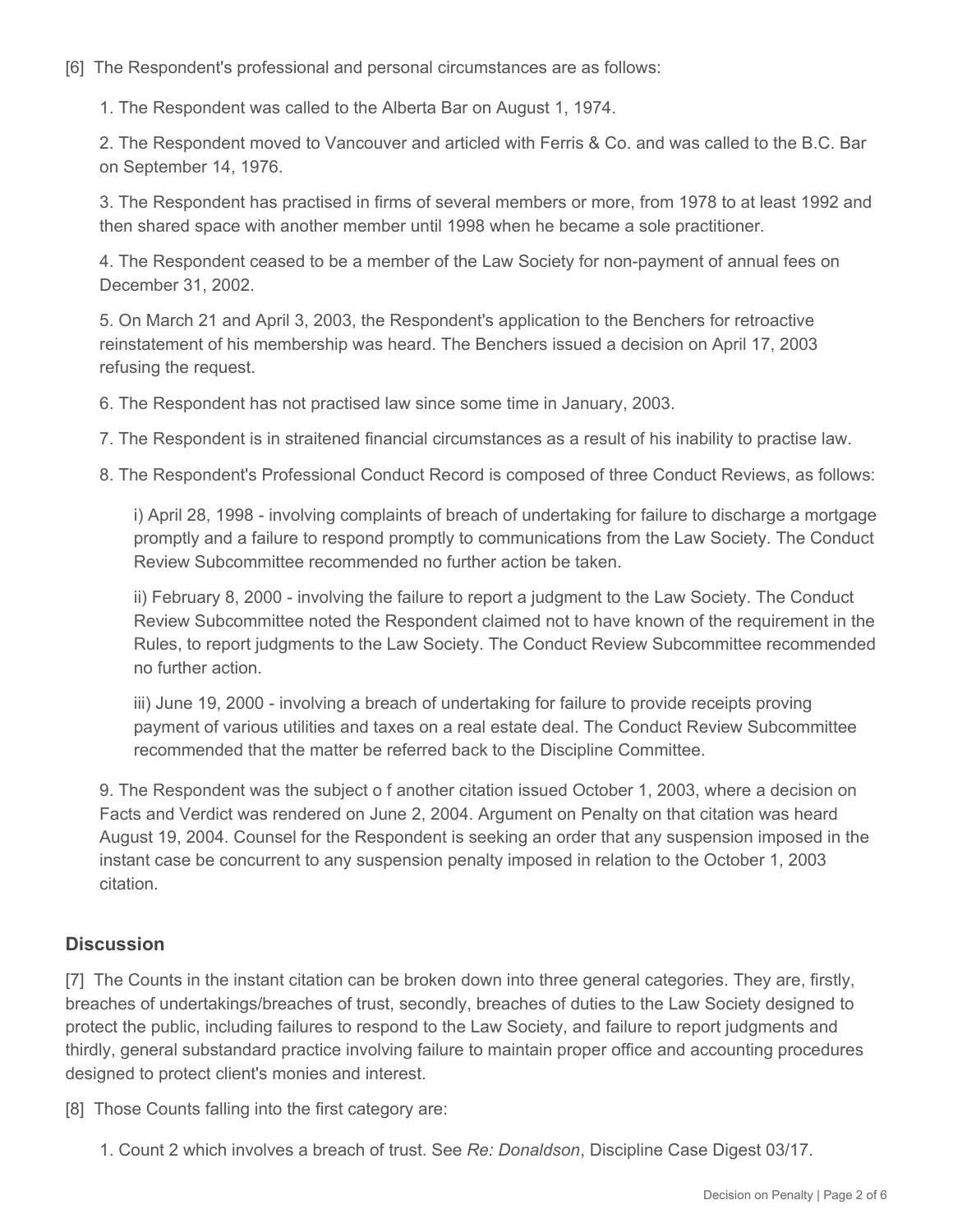Members who receive funds for Provincial Sales Tax and Goods and Services Tax remittance are impressed with a statutory trust and failure to remit those funds amounts to a breach of that trust and a breach of duty to client.

2. Counts 7(b) and 8(b) are breaches of undertakings in real estate transactions, the same sorts of issues dealt with in two of the prior Conduct Reviews.

3. Count 9 involves a breach of trust in handling of client's trust funds.

[9] Those Counts falling into the second category are:

1. Counts 6, 9, 10, 11, 12, 13 and 14 which involve duties to the Law Society designed to protect the public.

[10] Those Counts falling squarely into the third category are:

1. Counts 1 and 9.

[11] The obligation of this Panel is to impose a penalty that protects the public and which upholds public confidence in the regulation of this honourable profession, in the public interest. The only interest that must be served is the public interest.

[12] Counsel for the Law Society referred to the Penalty decision in *LSBC v. Ogilvie* [1999] L.S.D.D. No. 45, [1999] LSBC 17, Discipline Case Digest 99/25 as the framework for the sentencing process. *Ogilvie* sets out a list of 13 non-exhaustive factors as being worthy of general consideration in discipline dispositions. She submitted that the most cogent factors were the need for specific and general deterrence, and the need to ensure the public's confidence in the integrity of the legal profession. She sought a penalty involving a four to six month suspension, strict practice conditions and payment of half of the costs of the hearings held on April 29, 30, June 27, 2003 and August 21, 2004.

[13] Counsel for the Respondent submitted that the most important factor was personal and general deterrence. His submission on penalty was in essence that there should be no costs, and that any imposition of suspension, suggesting that three months was appropriate, should take into account time out of practice of 20 months resulting in the right to immediate return to practice. He agreed with the practice conditions being suggested by Counsel for the Law Society.

[14] Both Counsel cited numerous cases as examples of the range of penalties. Some cases involved facts similar to one or other count in the instant citation, some involving a panoply of counts, more illustrative of a crumbling practice spinning out of control, as was found in the instant case.

[15] Both Counsel agreed that the imposition of the types of conditions imposed in *LSBC v. Bridal* [2002] L.S.D.D. No. 32, [2002] LSBC 23, Discipline Case Digest 02/12 should govern the Respondent once he returns to practice.

[16] The Respondent was the subject of a Practice Review in November, 2000. Jackie Morris, who performed the Practice Review, made twenty recommendations involving practice management issues. A second Practice Review was conducted in February, 2002, again by Ms. Morris, who concluded that almost no progress had been made since the November, 2000 Review.

[17] No evidence was led at the Penalty hearing of any efforts by the Respondent to remediate or rehabilitate himself between January, 2003 and this Hearing.

[18] This Panel accepts completely that the Respondent cannot be left safely to practice on his own and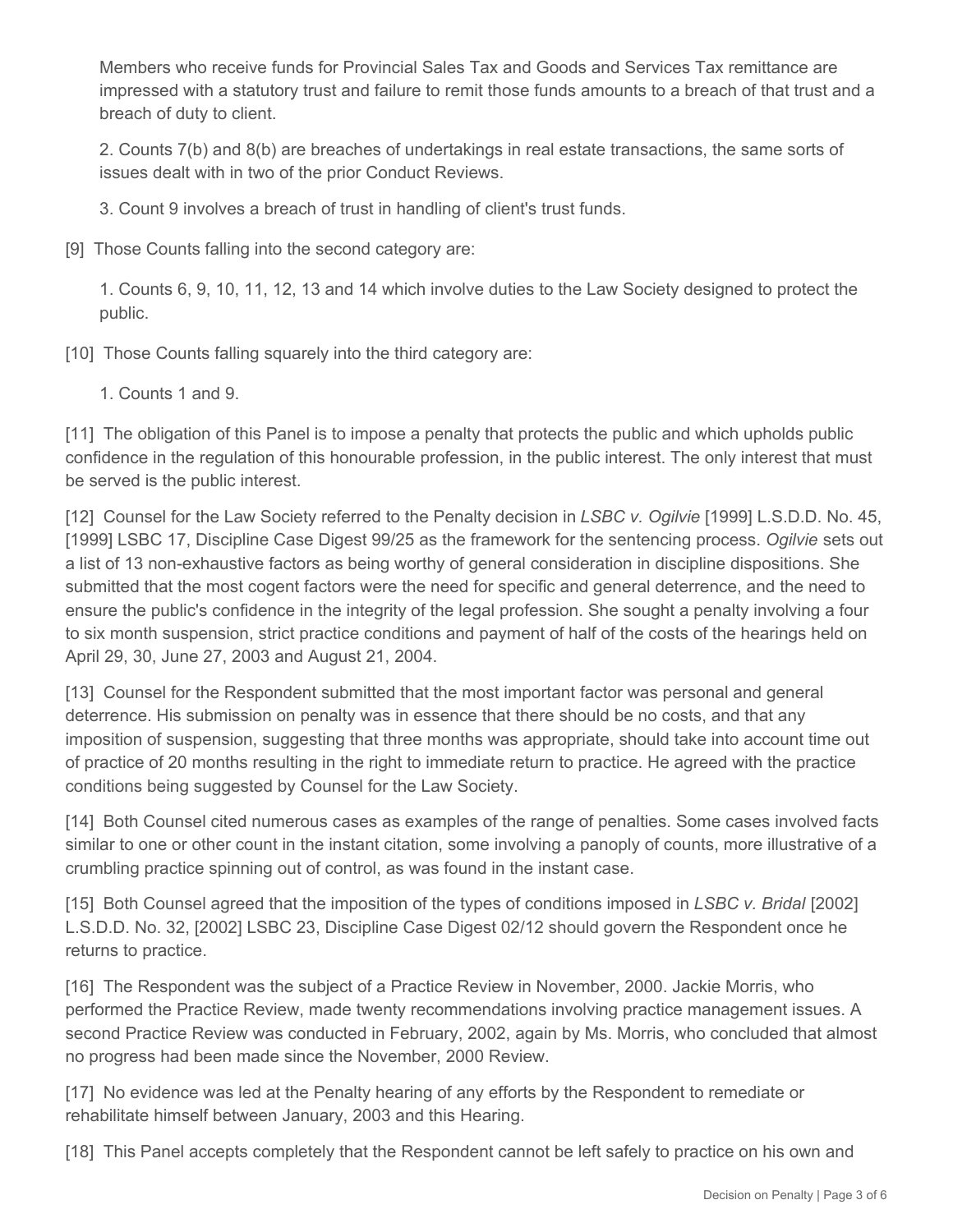strict conditions are required to protect the public.

[19] The imposition of practice conditions will be sufficient to protect the public from the Respondent's substandard practice.

[20] But the public interest is not satisfied only be restricting the Respondent's practice. The public must have confidence in the ability of the Law Society to regulate and supervise the conduct of its members and it is only by maintaining such confidence in the integrity of the profession that the self regulatory role of the profession can be justified and maintained.

[21] The *Ogilvie* factors provide a non-exhaustive list of the factors and I have considered them all.

[22] In my view, the nature of the conduct involving breach of undertakings in real estate transactions, particularly given that this was the same subject matter of two previous Conduct Reviews, amount to a grave concern. The failures to respond to the Law Society, the breach of Law Society Accounting Rules designed to protect client's monies, the failure to report monetary judgments, especially in the context of the previous Conduct Review on precisely the same behaviour, and the finding that the Respondent failed to serve his clients in a conscientious, diligent and efficient manner, taken together, cry out for a penalty that protects the public.

[23] I agree with both counsel that general and specific deterrence is the most cogent factor.

[24] This Panel finds that general and public deterrence can only be satisfied with a suspension. A suspension is required to bring home to this Respondent, the Bar and the public, that the type of disintegrating practice where a lawyer ignores his (or her) duties to other lawyers and his clients, will not be countenanced.

[25] The question, as Respondent's counsel rightly pointed out, is what is the appropriate length of that suspension, and should there be consideration of the time that the Respondent has been out of practice to reduce that suspension.

[26] The Respondent has been out of practice since January, 2003. Counsel for the Respondent seeks to have this time, some twenty months, credited as a factor against any suspension imposed.

[27] Counsel for the Law Society pointed out that the Respondent's membership ceased for non-payment of fees rather than being any action imposed upon him by the Law Society. A quorum of Benchers declined his application for retroactive reinstatement. There were remedies available to the Respondent if he did not agree with this decision, such as to seek an injunction against the Law Society, or appeal to the Court of Appeal.

[28] This Panel finds that while the argument of Respondent's Counsel is attractive on the surface, it ignores the fact that it was through the Respondent's own failure to pay his practising fees, that he ceased practising. As a non-member, the onus is on him to prove fitness, and the Benchers found that that onus had not been met. Therefore, in these circumstances, this Panel declines to reduce the time of suspension to take into account time out of practice.

[29] In determining the appropriate length of suspension in this case, this Panel has considered all the cases cited by Counsel.

[30] The nature of the conduct is relevant. The Counts reflect deficiencies in a broad cross section of lawyerly responsibilities, including trustworthiness, illustrated by the breaches of undertaking and failure to pay GST/PST, financial responsibility, illustrated by the breaches of Accounting Rules, and failure to report (and pay) judgments and a flagrant disregard for the role of the Law Society in regulation of the profession,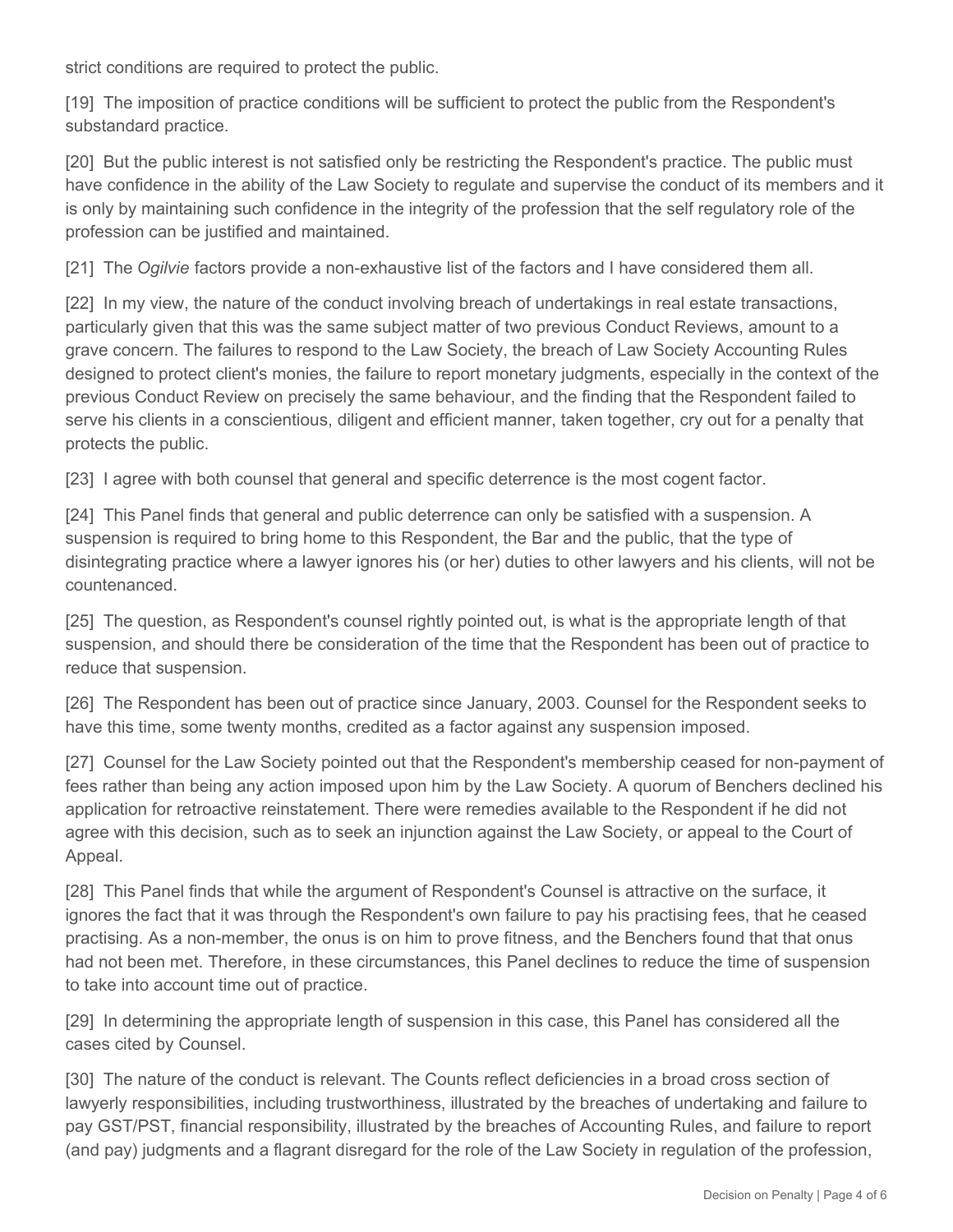as illustrated by the failure to respond.

[31] The range of penalty can be wide in cases of this nature.

[32] In *LSBC v. Dobbin* [2002] L.S.D.D. No. 39, [2002]LSBC 6, Discipline Case Digest 03/03, the member received a ten month suspension, with " credit" for five months due to an interim suspension imposed by the Law Society. The Panel in *Dobbin* noted that he needed time to ensure that he was emotionally stabilized. This Panel notes that there is no evidence that this Respondent suffers from any such difficulties.

[33] In *Re: James Douglas Hall* [2004] LSBC 01, failure to respond promptly to communications from the Law Society resulted in a one month suspension and a fine.

[34] In *Ogilvie* where the facts involved breaches of undertaking, as well as more serious allegations of fraudulent misstatements as to services, failure to account for trust monies, the member was disbarred.

[35] Respondent's Counsel cited numerous cases where only a reprimand was imposed.

[36] This Panel finds that the instant case involving as it does a wide cross section of transgressions requires a suspension, more in line with that imposed in *Re: Carol Faye Bennett* Discipline Case Digest 89/07 where Ms. Bennett received a four month suspension along with strict practice conditions.

[37] A fine is not appropriate given that the Respondent has not been practising for over twenty months and is in difficult financial circumstances.

[38] Regarding costs, Counsel for the Law Society sought an order requiring the Respondent to pay half of the costs, not including any investigation costs, which this Panel finds to be fair in the circumstances.

[39] I thank both counsel for the thorough submissions and carefully selected case authorities.

### **Penalty**

[40] The penalty which is imposed pursuant to section 38(5) of the *Legal Profession Act* is as follows:

1. There will be a reprimand.

2. The Respondent will be suspended from the practice of law for a period of four months from the date of this decision. The suspension will be concurrent to any other suspension imposed by the Law Society of British Columbia.

3. The Respondent will, upon his return to practice, be subject to the following practice conditions:

(a) He must obtain approval in advance of commencement of employment, from the Practice Standards Committee, of any employment situation in which he seeks to become an employee.

(b) He must practice law only in the capacity of an employee of a specified lawyer as approved by the Practice Standards Committee.

(c) If his employment is terminated, he must immediately notify the Practice Standards Committee and immediately cease practising law until such time as the Practice Standards Committee has authorized him to accept another employment situation.

(d) He must not handle any trust transactions or trust money, or in any way be responsible for documenting trust transactions.

(e) He must not be responsible for any bookkeeping or financial record keeping in connection with